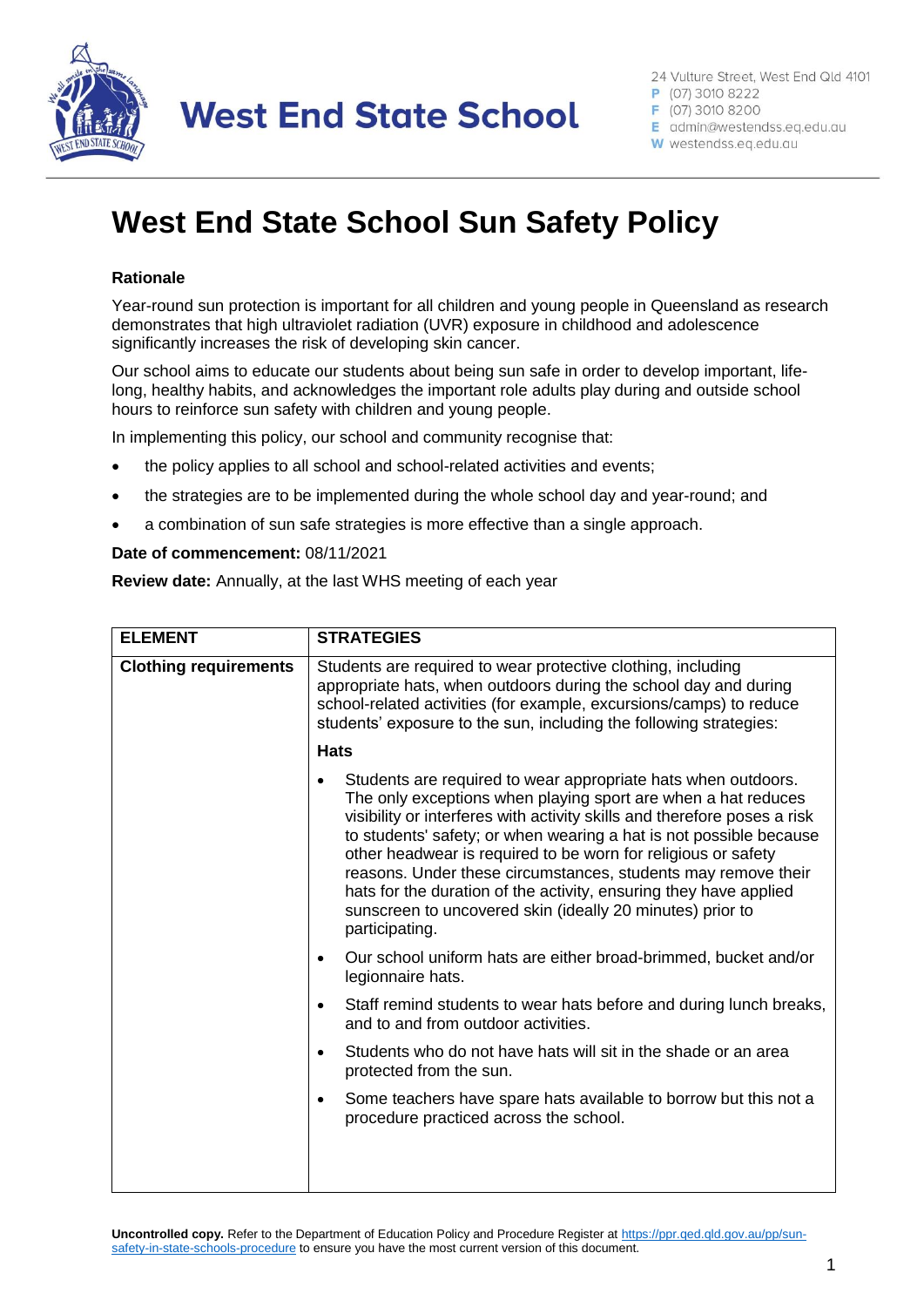| <b>ELEMENT</b>                          | <b>STRATEGIES</b>                                                                                                                                                                                                                                                                                               |  |
|-----------------------------------------|-----------------------------------------------------------------------------------------------------------------------------------------------------------------------------------------------------------------------------------------------------------------------------------------------------------------|--|
|                                         | <b>Swim shirts</b>                                                                                                                                                                                                                                                                                              |  |
|                                         | Students are required to wear swim shirts/rash vests during all<br>water-based activities occurring at outdoor venues, except during<br>their race/s at competitions and carnivals.                                                                                                                             |  |
| Shade provision and                     | Our school maximises the use of available shade for outdoor activities:                                                                                                                                                                                                                                         |  |
| use                                     | Sports activities are rotated during the week between the hall and<br>$\bullet$<br>the oval when possible.                                                                                                                                                                                                      |  |
|                                         | Temporary shade structures are used as necessary for outdoor<br>$\bullet$<br>events, for example, Under 8s Day, Sports Day, Grandparent's<br>Day, Science Fair and Welcome to Prep Day.                                                                                                                         |  |
| <b>Education</b>                        | Our school provides educational programs on sun safety and<br>preventative measures through the following strategies:                                                                                                                                                                                           |  |
|                                         | Curriculum, teaching and learning                                                                                                                                                                                                                                                                               |  |
|                                         | Sun safety is formally taught as part of the implementation of the<br>٠<br>Australian Curriculum through Health and Physical Education                                                                                                                                                                          |  |
|                                         | Staff include the risk of exposure to UVR in their curriculum activity<br>$\bullet$<br>risk assessments for outdoor activities, which includes ensuring<br>that adequate shade is available for outdoor activities where<br>possible, for example, using temporary shade structures and the<br>wearing of hats. |  |
|                                         | Incidental teaching and promoting sun safe behaviours                                                                                                                                                                                                                                                           |  |
|                                         | Incidental teaching of personal sun safety strategies occurs in all<br>$\bullet$<br>year levels as part of the school routine on a regular basis, for<br>example, through reminders to students to wear hats and apply<br>sunscreen.                                                                            |  |
|                                         | <b>Staff professional development</b>                                                                                                                                                                                                                                                                           |  |
|                                         | Staff are informed about the school's sun safety policy and its<br>requirements on induction.                                                                                                                                                                                                                   |  |
| <b>Sunscreen provision</b>              | Our school recognises the importance of sunscreen use as a sun safe<br>measure and implements the following strategies:                                                                                                                                                                                         |  |
|                                         | The school supplies SPF 30 or higher broad-spectrum, water-<br>$\bullet$<br>resistant sunscreen for student use.                                                                                                                                                                                                |  |
|                                         | Parents/carers are encouraged through social media and<br>$\bullet$<br>newsletter items to have their children apply sunscreen before<br>school.                                                                                                                                                                |  |
|                                         | Parents/carers are encouraged to provide sunscreen for their child<br>$\bullet$<br>if they don't wish their child to use the school's sunscreen.                                                                                                                                                                |  |
| <b>Modelling sun safe</b><br>behaviours | Our school promotes the importance of parents/carers, teachers,<br>ancillary staff, volunteers and other adult supervisors as role models<br>for students using the following strategies:                                                                                                                       |  |
|                                         | Staff and P&C members are encouraged to consider the use of<br>$\bullet$<br>shade, sun safe hats and clothing, sunglasses and sunscreen<br>when doing their duties, running outside activities, and when on<br>excursions/camps.                                                                                |  |
|                                         | Parents/carers are encouraged to have their children apply<br>$\bullet$<br>sunscreen before they come to school and provide personal<br>sunscreen for their children to use at school.                                                                                                                          |  |